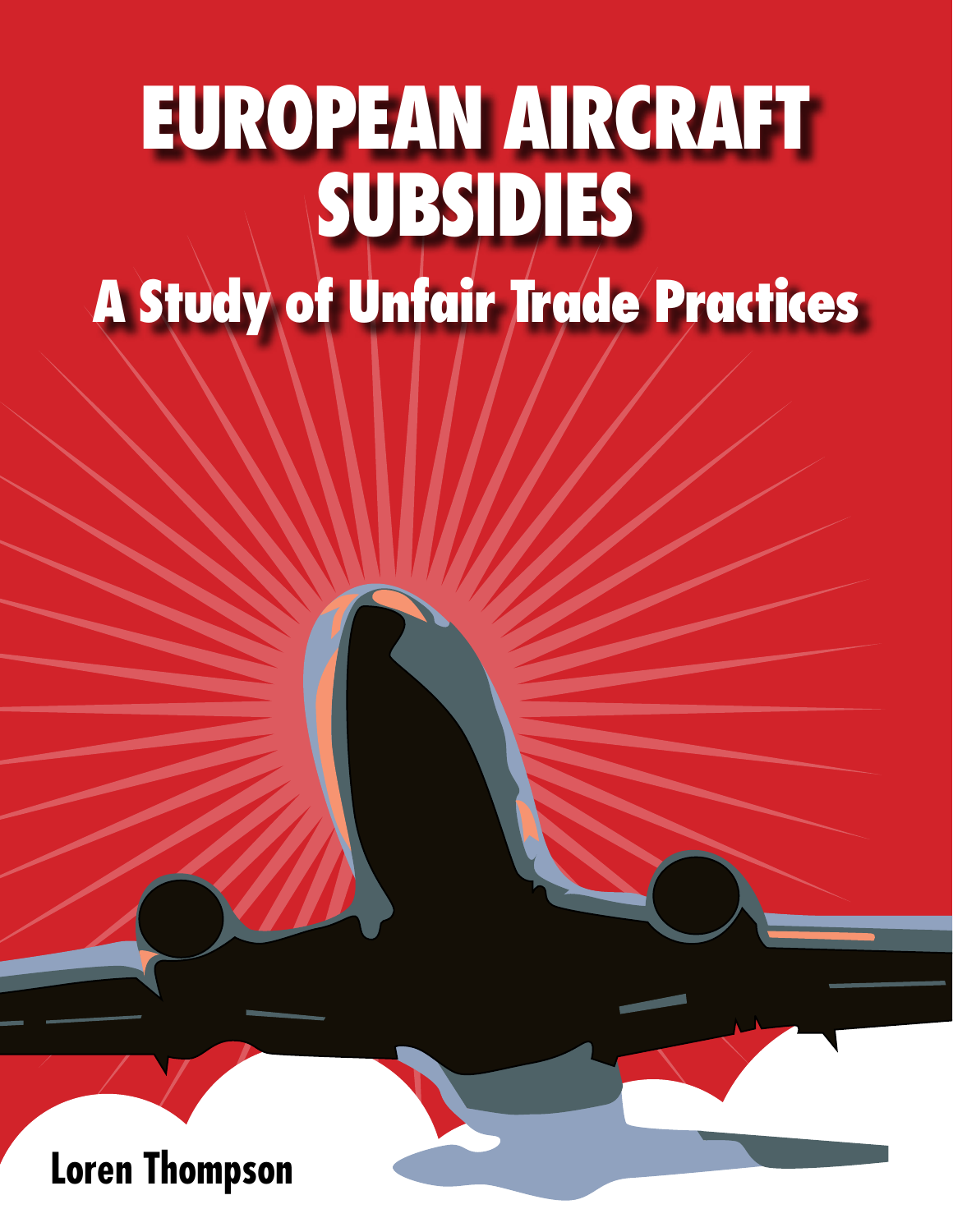# RESULTS IN BRIEF

The United States historically has been the dominant supplier of commercial transports - airliners -- to the global market. As recently as 20 years ago, Boeing and other U.S. companies controlled 85% of the market. But in 1970, a group of European governments established a subsidized competitor to the U.S. industry called Airbus with the goal of claiming a sizable share of global sales. The plan was successful: two of the three U.S. producers exited the market, and the sole survivor, Boeing, no longer claims a majority of new orders or deliveries. Airbus has thus become the dominant player in the global market.

The biggest single factor explaining the rise of Airbus was a type of subsidy called launch aid -- low-cost or no-cost loans that enabled the European company to develop a family of airliners much faster than any purely commercial company could have, while also pricing its planes aggressively. Without government launch aid, none of the planes Airbus offers in the market today would ever have been built. The practice of providing billions of dollars in subsidies to each new Airbus model has distorted market forces, putting Boeing at a severe disadvantage in the marketplace. As a result, the United States has lost hundreds of billions of dollars in export earnings since Airbus was established, along with tens of thousands of jobs in the aerospace sector.

In 2009, the World Trade Organization decided that the launch aid provided to Airbus is largely prohibited under prevailing trade rules, and found that a range of other government subsidies the European company receives are at least "actionable" in the sense that they caused damage to Boeing and the United States. European governments have brought their own case to the WTO alleging that Boeing received unfair subsidies, but that case does not contend the U.S. company received launch aid. In fact, both companies have received other types of aid over the years, but some of that aid is permissible under trade rules and none of it has the impact of launch aid.

If the United States fails to put an end to the European practice of subsidizing Airbus planes, it will continue to lose market share in the commercial transport business, just as it has in steel, electronics and other sectors where it was once a dominant global player. With the United States currently running a trade deficit of over a billion dollars per day in manufactured goods, European aircraft subsidies have become a test case for the future of free trade and America's global competitiveness. The issue is likely to influence how the U.S. military goes about buying a future aerial refueling tanker, since one of the planes that has been offered is based upon the heavily subsidized Airbus A330.

# TABLE OF CONTENTS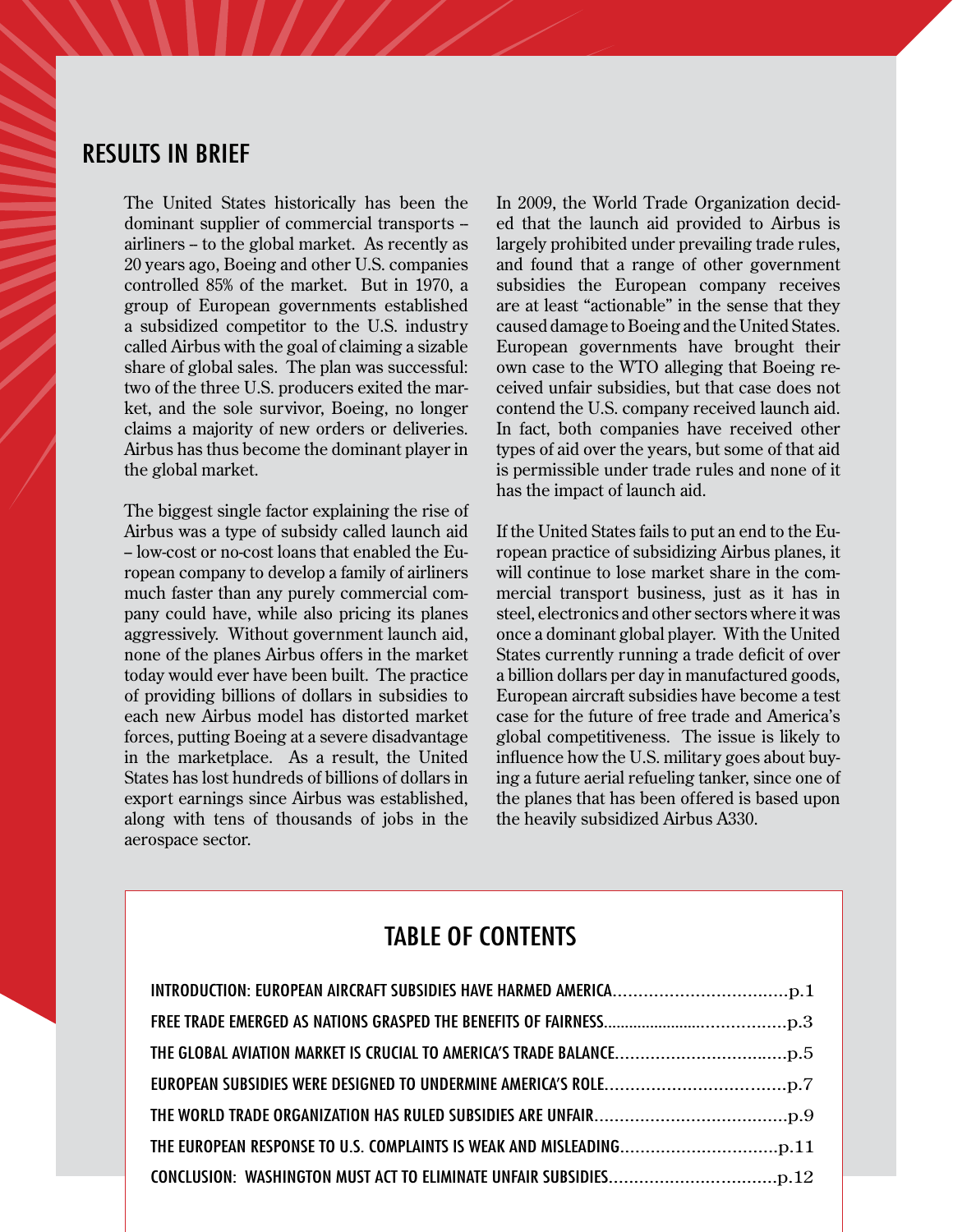# INTRODUCTION: EUROPEAN AIRCRAFT SUBSIDIES HAVE HARMED AMERICA

The global market for commercial transports - airliners – is expected to generate over \$3 trillion in sales during the next two decades. The United States historically has been the leading supplier to that market. Its sole surviving producer of commercial transports, the Boeing Company, today remains one of the nation's biggest exporters. But Boeing's role in the commercial aviation business is being eroded by Airbus, a company that European governments established 40 years ago with the goal of winning a sizable share of the airliner market.

That goal has been achieved. Since 2000, Europe has become the dominant supplier of airliners to the global market. However, the remarkable rise of Airbus has been achieved largely through the use of subsidies from European governments – some of which the World Trade Organization has now ruled are illegal. The cumulative value of these subsidies over the 40 years that Airbus has existed approaches \$200 billion in today's dollars. The subsidies have enabled Airbus to develop a fleet of transports that can compete aggressively in every market niche, without having to assume the risks that a commercial company like Boeing must carry.

This report is about how European governments implemented a multi-decade campaign to undermine America's role in the global aviation market. It begins by explaining the logic of free trade, and why commercial aircraft exports are important to America's future place in the world economy. It then describes how European governments fashioned a framework of subsidies for gradually dominating

the airliner market by providing Airbus with benefits not available to its competitors -- most notably through the use of low-cost (or nocost) loans to fund the launch of new planes. The report goes on to detail complaints by the U.S. government that led the World Trade Organization to rule launch aid is unacceptable, and it dissects the largely erroneous claims of European governments that Boeing too receives unfair assistance.

The report concludes that Washington must act to end Europe's use of illegal aircraft subsidies. If it fails to do so, America will lose its ability to compete in the commercial transport sector in much the same way that it has already retreated in steel, autos, and electronics. At its inception, Airbus seemed a remote threat to America's dominance of the global airliner market, and as recently as 20 years ago it claimed only 15% of that market. But today it receives most of the orders for new planes, and as a result tens of thousands of U.S. jobs have been lost – along with hundreds of billions of dollars in export earnings. Had this occurred as a result of normal market forces, then policymakers would have to accept the verdict of the marketplace. But because it resulted from the deliberate use of improper subsidies, it is a case study in unfair trade practices that must be remedied.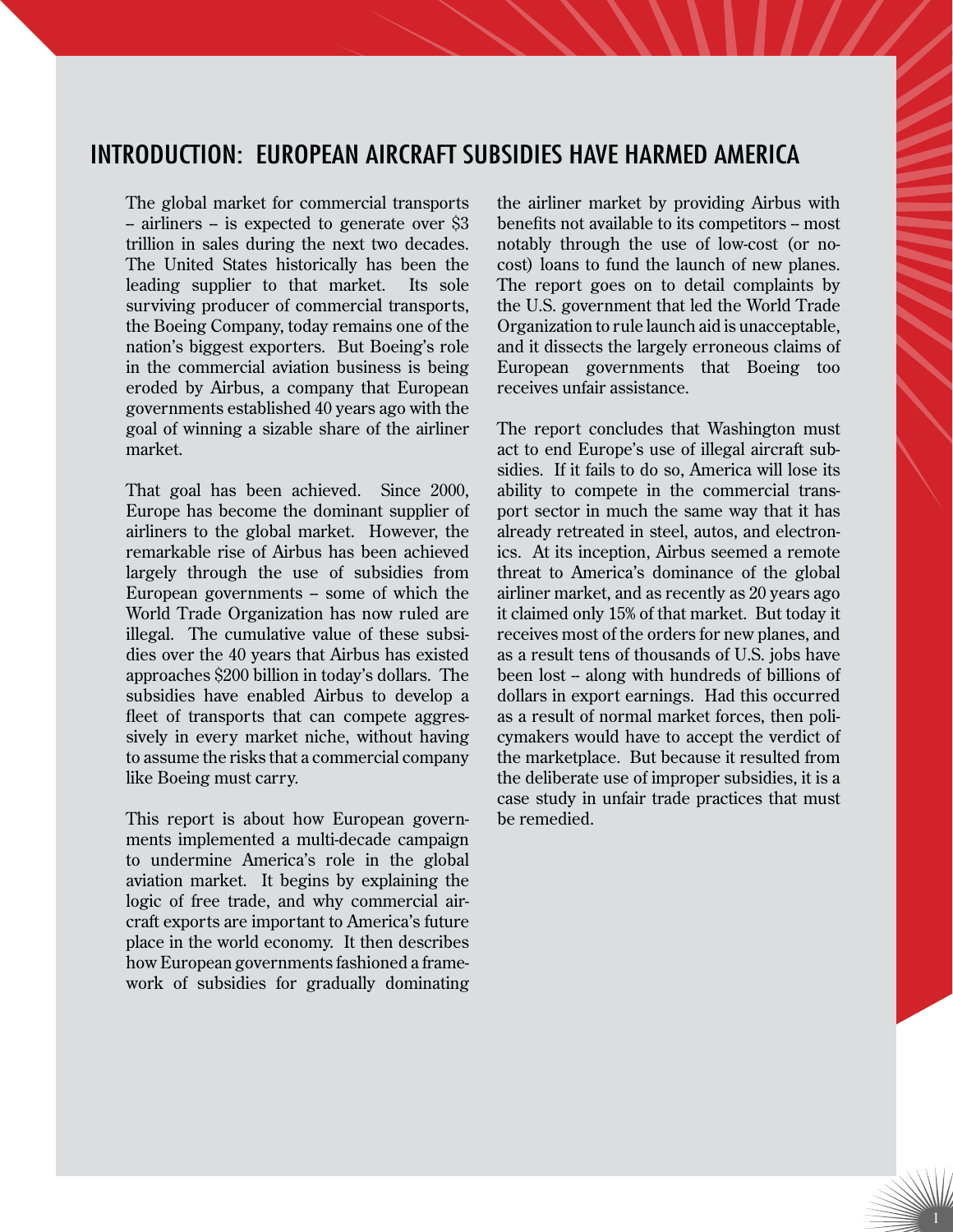#### U.S. Balance of Trade: 1992-2009



*The United States trade deficit has risen to unprecedented levels since the Cold War ended, weakening the dollar and raising doubts about its future as a global reserve currency. The imbalance is caused partly by policies of foreign governments that interfere with the functioning of market forces, such as European aircraft subsidies and China's efforts to depress the value of its currency.*

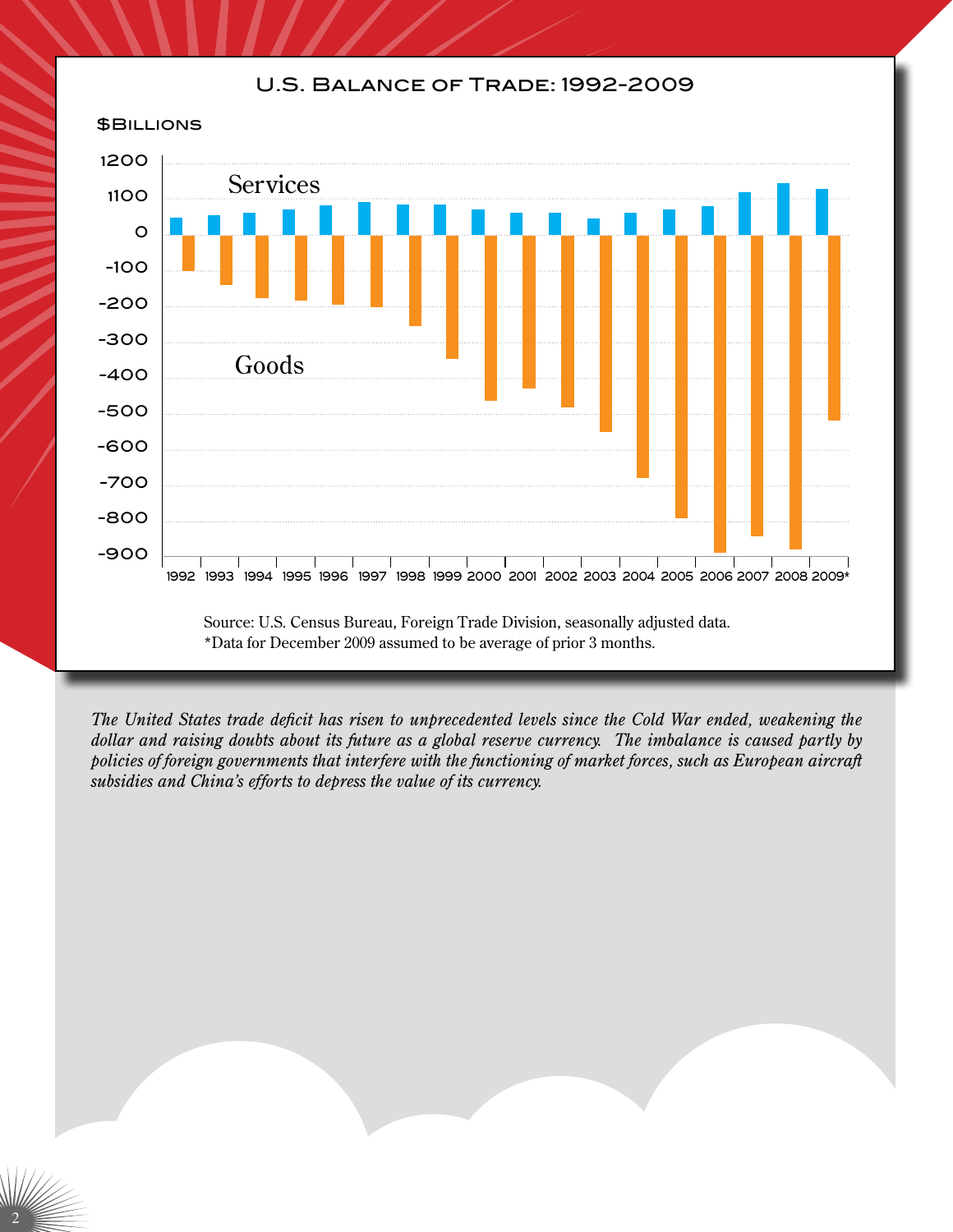# FREE TRADE EMERGED AS NATIONS GRASPED THE BENEFITS OF FAIRNESS

Trade is the exchange of goods and services across national borders -- in other words, between nations. It is such a commonplace human activity that its advent predated the invention of money. By trading, ancient civilizations were able to obtain items not available within their own borders, and specialize in activities where they could be most productive. Thus, expansion of trade has been closely associated with improvements in the human condition, and the rise of great empires in the Mediterranean, Far East and elsewhere depended heavily on the emergence of regional trading systems. However, it was not until relatively recently that nations understood how they could organize their trade relations to produce the most stable, rewarding results.

*Free* trade is the conduct of economic relations among nations without government interference. Interference can take many forms such as taxes, tariffs, subsidies and quotas, but what all such interventions have in common is that they impede the unfettered pursuit of commerce. In modern economic parlance, they distort market forces and diminish the potential for generating optimum results from trade relations. The analytic case for free trade was first developed during the Enlightenment by philosophers such as Adam Smith and David Ricardo. Smith argued that the "invisible hand" of self interest would spontaneously regulate markets in the absence of monopolies or government interference, while Ricardo contended that nations could achieve comparative advantage by specializing in the goods they produced most skillfully or efficiently.

These arguments gained a broad following in Europe during the 19th Century, and the resulting reduction in trade barriers made it a period of unprecedented growth. While many countries (including the United States) continued to pursue unilateral advantage by taxing imports and subsidizing exports, the cause of free trade became firmly rooted among economists. Protectionist measures taken by the U.S. and other countries during the Great Depression were widely seen as contributing to the slide toward war in the 1930s. Once the Second World War ended, the United States became a proponent of trade liberalization. In 1948, America and 22 other countries fashioned a General Agreement on Tariffs and Trade (GATT) to promote freer exchange of goods and services. After six rounds of tariff-reducing measures, the GATT system was replaced by the new World Trade Organization in 1995.

Today, the entire structure of global economic relations depends on sustaining an open trading system. The key features of that system are open access to markets; an absence of tariffs, subsidies and other trade-distorting policies; and free flow of private capital, labor and information across national borders. Although trade barriers still exist, the main thrust of economic diplomacy over the last three generations has been aimed at reducing government interference with the free interplay of market forces. Countries that seek unilateral advantage by adopting unfair trading practices or treating trade partners differently than they themselves would wish to be treated risk unraveling the political consensus that has made this the most prosperous, innovative era in human history.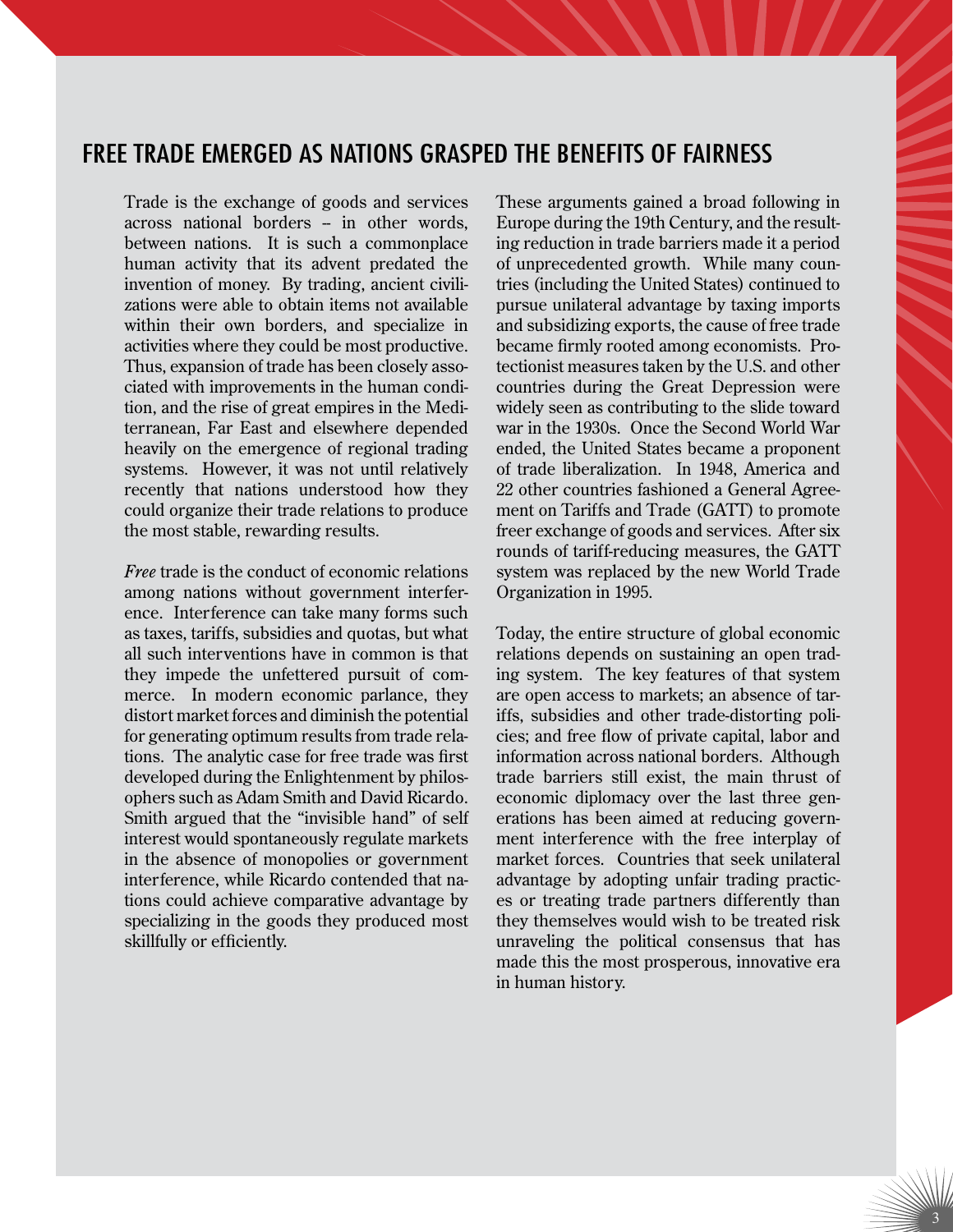#### A Three trillion Dollar Market





*Boeing projects that airlines around the world will order 29,000 new transports over a 20-year period worth about \$3.2 trillion, with the vast majority of deliveries concentrated in single-aisle aircraft. Airbus projects a similar revenue total for the same period, making commercial transports one of the biggest export items in the global trading system over the next two decades.*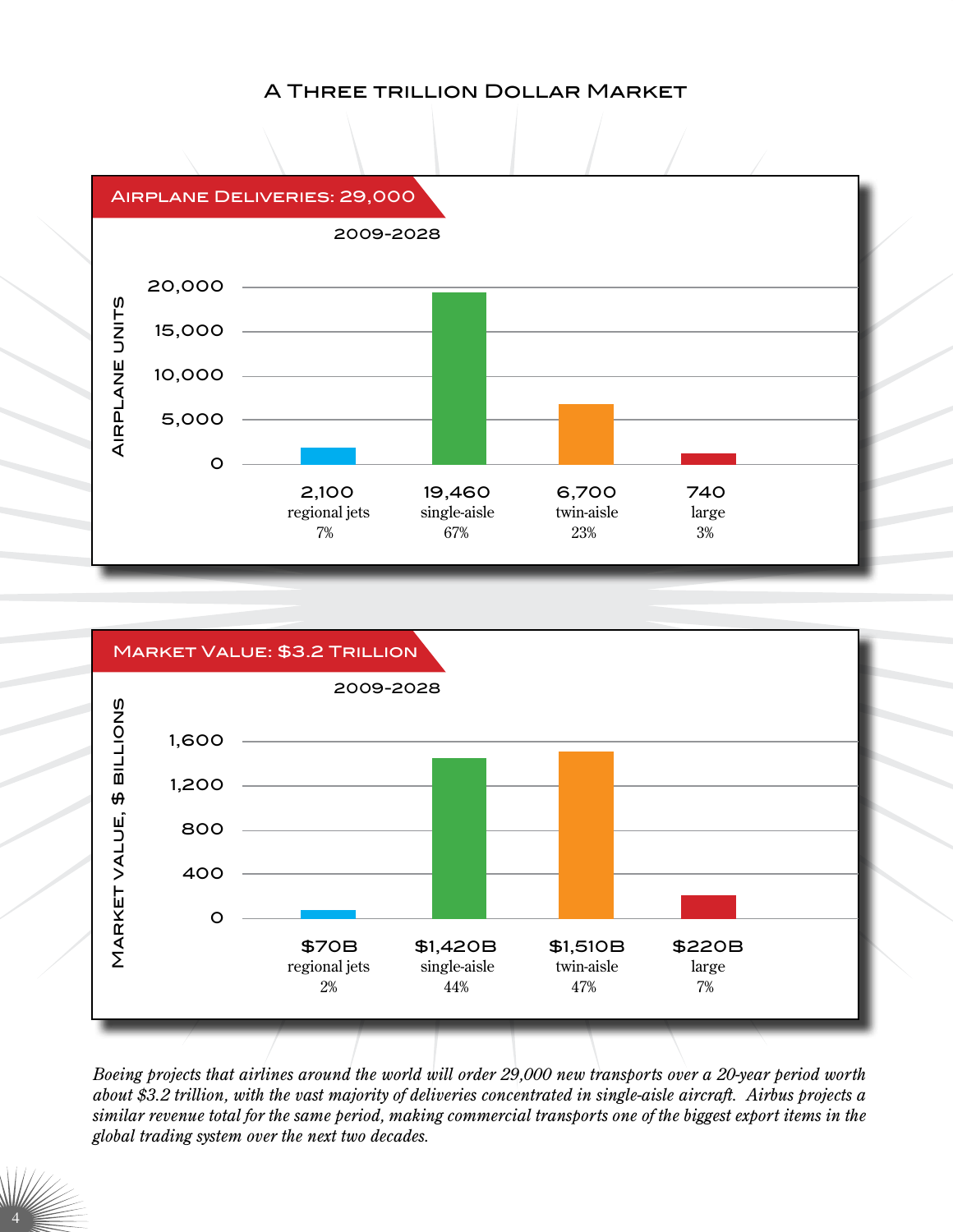# THE GLOBAL AVIATION MARKET IS CRUCIAL TO AMERICA'S TRADE BALANCE

The global market for jet-powered commercial transports first emerged in the 1950s with the appearance of planes like the Boeing 707. American companies dominated the market during its early years due to the size of the U.S. economy, the long distances Americans often must travel within their borders, and the nation's massive outlays for military technology during the Cold War -- technology which often could be adapted to civil aviation uses. European companies were handicapped in competing with American companies by the economic and political fragmentation of the continent, which undercut economies of scale. In an effort to overcome these obstacles, four European governments formed a commercial transport consortium called Airbus in 1970.

Although U.S. aircraft companies benefited considerably from military contracts, they remained fundamentally private enterprises. Airbus, in contrast, was entirely a creature of the governments that had created it, and none of its early aircraft could have been launched without extensive subsidies from the member states. However, subsidies by themselves did not guarantee success: only 256 of the consortium's first plane, the A300, were sold during the 1970s. Meanwhile, Boeing offerings such as the twin-engine 737 and four-engine 747 jumbo jet dominated the global market. Additional offerings from McDonnell Douglas and Lockheed enabled the U.S. to claim over 90% of the market until Airbus introduced the highly successful A320 in the 1980s. The twin-engine, single-aisle A320 attracted considerable market interest and produced several successful variants, due to appealing performance features and aggressive pricing.

Because the structure of the global airliner industry can only sustain two suppliers in any particular niche, the growing success of Airbus made survival of secondary U.S.

suppliers problematic. Lockheed exited the market in 1986 and McDonnell Douglas merged with Boeing in 1997, leaving only two companies to supply a global market that was growing at an average annual rate of about 5%. At the time of the Boeing-McDonnell merger, U.S. companies still controlled about two-thirds of the market, but this share eroded as Airbus expanded its offerings and underbid Boeing on price -- often in Boeing's home market of North America, where 40% of Airbus's early planes were sold. Although the two surviving competitors sought to develop planes that addressed slightly different market niches, every Airbus sales success was a loss for Boeing. Once Airbus fielded a full family of airliners, it surpassed Boeing in sales and deliveries, claiming over half of the market every year after 2002.

Despite America's diminished role, civil aviation remains a major positive in the U.S. balance of trade. According to the Aerospace Industries Association, the U.S. had a \$54 billion surplus in its aerospace trade during 2009, with much of that surplus traceable to the sale of commercial transports. Last year, 40% of all U.S. aerospace industry sales -- \$83 billion out of \$214 billion – were civil aircraft, and most civil aircraft were exported. Boeing projects that global sales of commercial transports will exceed \$3.2 trillion over the next 20 years as 29,000 new aircraft are delivered. Airbus projects sales during the same period at \$3.1 trillion for 25,000 planes. Thus, airliners are a potential bright spot in the U.S. balance of trade, which currently is running a deficit of about a billion dollars per day in manufactured goods. However, the contribution of commercial transport sales to the trade balance would be much greater if Airbus had not become such a big factor in the business, and there is no guarantee Boeing will be able to preserve its present 47% market share in the years ahead.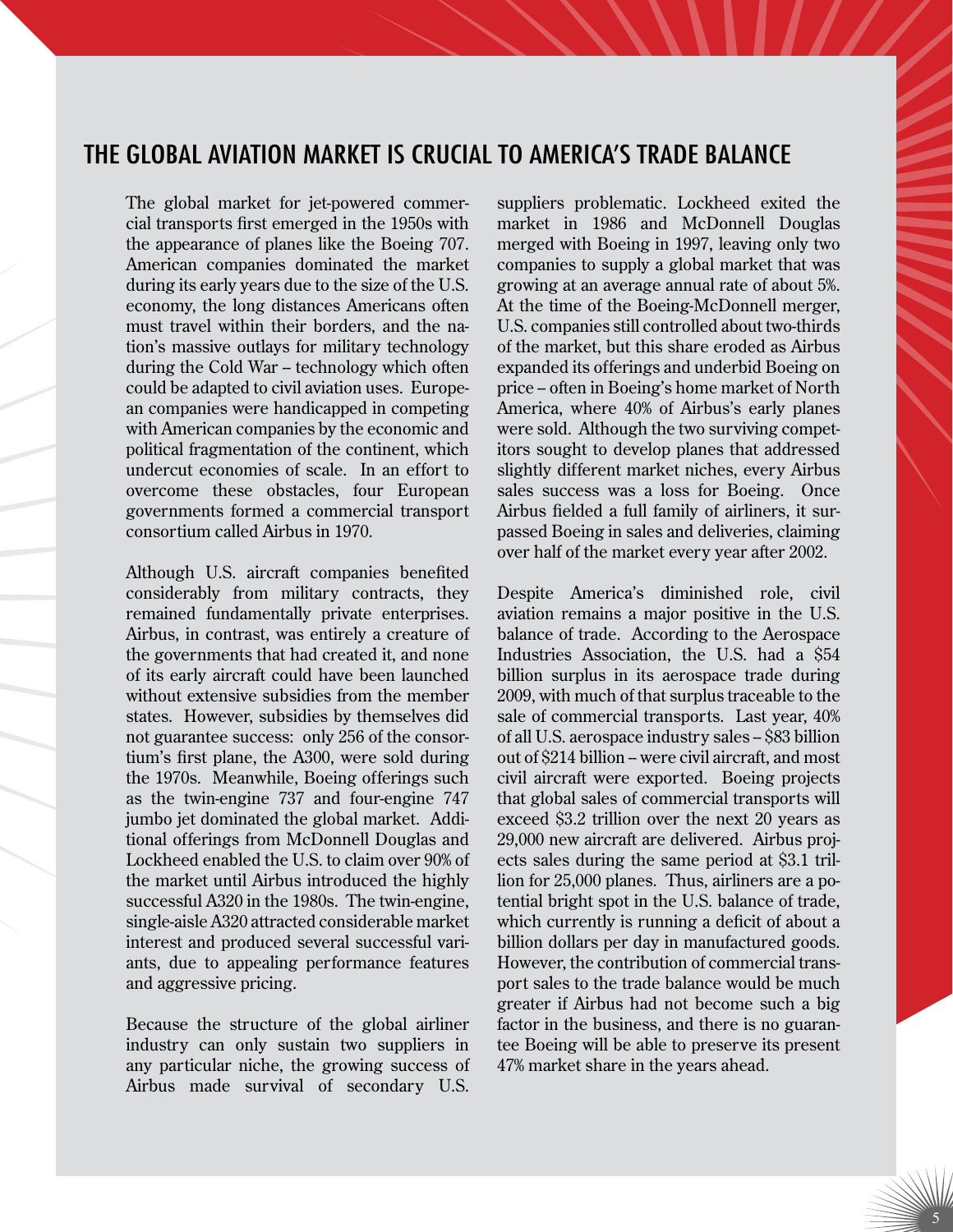#### Commercial Transport Market Shares, 1960 - 2009



*U.S. producers dominated the global market for commercial transports until the 1990s, when Airbus began offering a diverse family of narrow-body and wide-body airliners. As subsidized European aircraft claimed a growing share of the market, two of the three U.S. producers exited the business and the sole survivor, Boeing, ceased to be the biggest recipient of new aircraft orders.*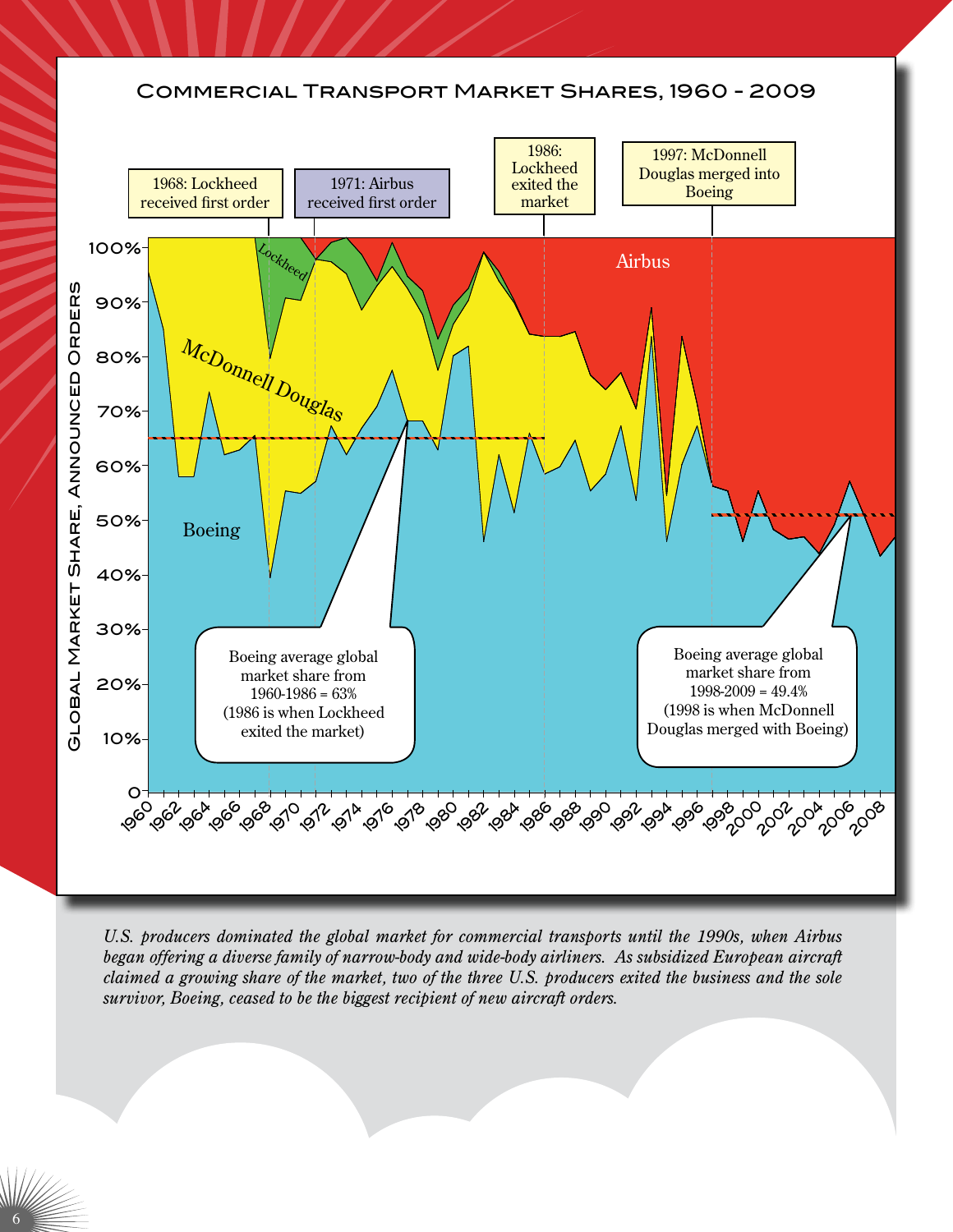# EUROPEAN SUBSIDIES WERE DESIGNED TO UNDERMINE AMERICA'S ROLE

Airbus was founded as a consortium of European aircraft companies in 1970 with the explicit goal of diminishing the dominance of American producers in the global aviation market. Recognizing the high barriers to market entry and structural disadvantages that indigenous companies faced in competing with market leader Boeing, the four founding European nations - France, Germany, Spain and the United Kingdom – embraced from the beginning the need to subsidize Airbus operations. Airbus later evolved into a joint stock company and then into a wholly-owned subsidiary of the European Aeronautic Defense & Space (EADS) Company, but the centrality of government subsidies to its commercial transport operations has never changed. None of the aircraft currently comprising the Airbus family of airliners could or would have been developed without such subsidies.

At its inception, Airbus member governments stated they were providing subsidies to support an "infant industry," subsidies that would gradually disappear as the enterprise matured. That has not happened. The initial agreement to cover costs for the development of the A300 was followed by later agreements to fund development of the A310, A320, A330, A340, A350 and A380. The latter aircraft, the biggest passenger plane in the history of civil aviation, was also the most subsidized – even though its development was begun after Airbus had become firmly established in the global market. A 1992 agreement between the United States and European countries limited the extent of subsidies but did not prevent them. Subsidies have taken several forms, but by far the most important is launch aid, the provision of low-interest or no-interest loans that need not be repaid if the aircraft model fails to achieve economic success. Such loans make it much easier for Airbus to finance the very high cost of developing new planes. While the nominal dollar value of these loans over time has only added up to about \$15 billion, U.S. government experts

have testified that the true market value in today's dollars is roughly \$200 billion.

Airbus and Boeing both receive some commercial benefits from military contracts, local tax incentives, and other relatively modest kinds of government assistance. Much of this assistance is permissible under current trading rules, and it does not appear to have played a decisive role in shaping the rivalry between the two companies. However, Boeing gets nothing like the multi-billion-dollar infusions of launch aid that Airbus regularly receives. This aid has fundamentally altered the terms of competition between the two companies by enabling Airbus to develop new planes faster than would be feasible using private sources of funding, and to price existing planes more aggressively than would be prudent in the absence of government protectors. In effect, launch aid transfers many of the risks of being in the airliner business from Airbus to European governments, so that the company can operate more boldly in challenging Boeing's offerings to the marketplace.

European leaders have not been shy in describing what the ultimate aim of the launch aid is. French prime minister Lionel Jospin told the French National Assembly in 2000 that "we will give Airbus the means to win the battle against Boeing." Airbus executives are even more unvarnished, for example describing the heavily subsidized A380 as a Boeing 747 "killer." The existence of European aircraft subsidies was a significant factor in the decision of American producers Lockheed and McDonnell Douglas to exit the commercial aircraft business, and is the biggest single reason why Boeing no longer commands a majority share of global airliner sales. With the ranks of U.S. producers reduced to only one company by the beginning of the current decade and that one company faltering badly in its competition with Airbus, the Bush Administration decided to abandon diplomatic channels and lodge a formal trade complaint.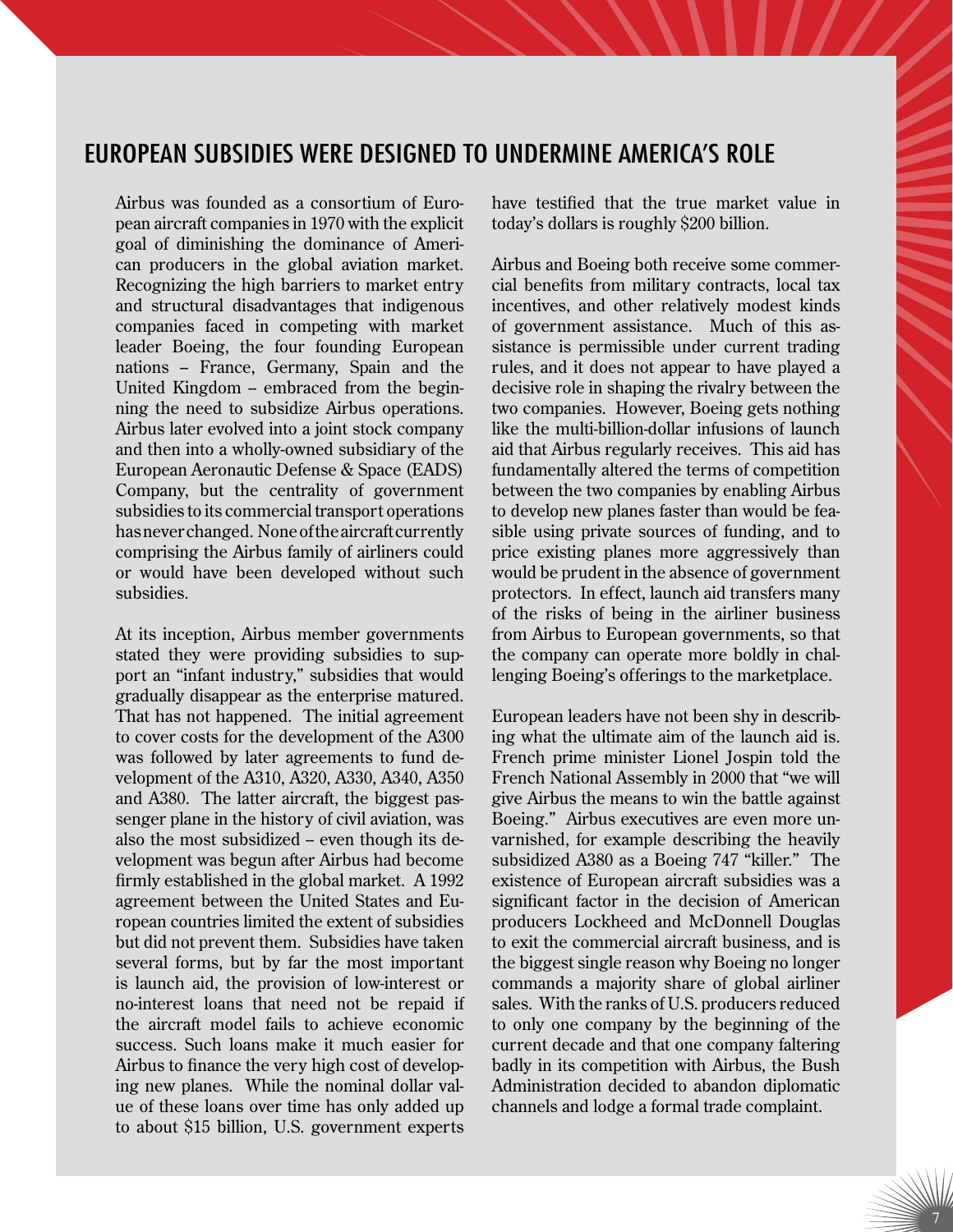#### SELECTED COMMERCIAL AIRCRAFT TYPES



*This chart reflects the market positioning of all Airbus and Boeing commercial transports currently in development or production. Although the two companies offer slightly different configurations in each seating/range category, the market reality is that any major order of Airbus planes is probably a loss for Boeing, and any major order of Boeing planes is probably a loss for Airbus.*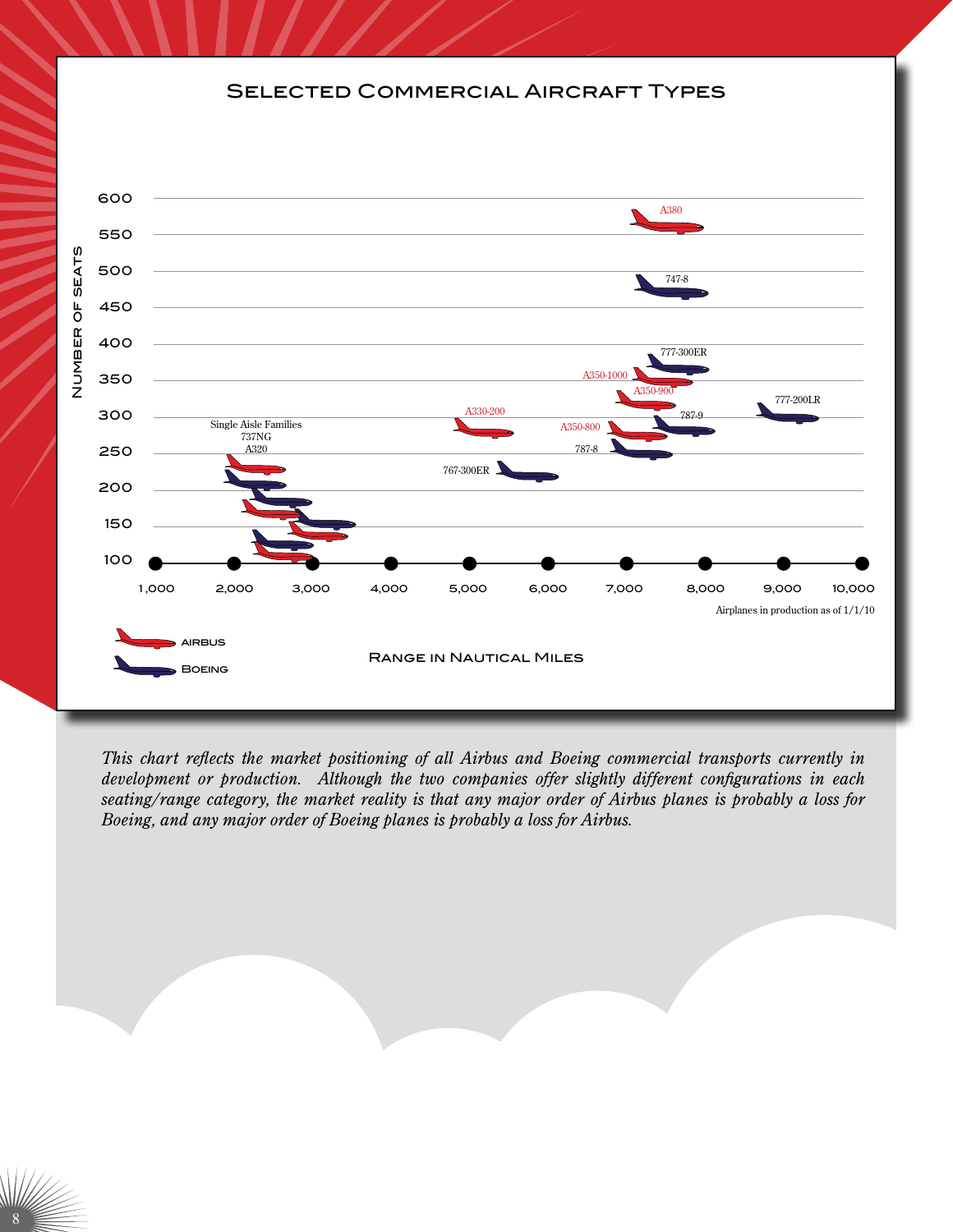### THE WORLD TRADE ORGANIZATION HAS RULED SUBSIDIES ARE UNFAIR

The 1992 agreement between Europe and the United States limiting commercial transport subsidies had envisioned that government aid would gradually be phased out. But European governments made no effort to scale back concessionary loans and other subsidies for Airbus during the 1990s. After Boeing and McDonnell Douglas merged in 1997, the combined entity rapidly lost market share in the commercial transport business due to aggressive pricing by Airbus, leaving it with less than half of new aircraft orders by the early years of the new century. Convinced that Airbus was violating its obligations under the treaty that had established the World Trade Organization, the United States Trade Representative (USTR) lodged a formal complaint in 2006.

The U.S. case alleged that four European governments and various agencies of the European Union had provided an array of improper aid to Airbus, aid explicitly banned in the WTO Agreement on Subsidies and Countervailing Measures. The most serious violation cited in the U.S. case was launch aid, low-cost or no-cost loans that constituted most of the financial assistance Airbus had received (for instance, \$5 billion of the \$5.7 billion in assistance given to the Airbus A330 by European governments was launch aid). The United States alleged that under the terms of the WTO agreement, launch aid was both a "prohibited" subsidy of exports and an "actionable" subsidy that unfairly harmed the operations of competing suppliers of large commercial aircraft. The United States also challenged various infrastructure investments, equity infusions, debt forgiveness, research outlays and outright grants provided to Airbus as unacceptable under current trading rules. European nations lodged their own complaint against the United States in 2007 claiming that Boeing too had received improper aid, but they did not allege the existence of anything resembling launch aid.

On September 4, 2009 the World Trade Organization panel reviewing the 2006 complaint released a preliminary ruling siding with the U.S. on several key issues. It found that much of the launch aid given to Airbus was prohibited under current trade rules, and that many other measures were at least actionable in the sense that they had harmed Airbus competitors. The ruling will be finalized in 2010 with only modest changes, meaning that if European nations fail to quickly withdraw prohibited subsidies, the United States has the right to take formal steps to protect its interests. The process for addressing actionable subsidies is more complex, because it is related to the degree of damage incurred by Airbus competitors. But the fact that most launch aid was deemed unacceptable by an impartial panel of international experts was a clear victory for the United States, and will undoubtedly lead to U.S. sanctions if European governments fail to comply with the finding.

While the European counter-claim alleging improper aid to Boeing has yet to be decided, it is likely to yield a less definitive finding from the WTO because there is no claim of launch aid and Airbus or its parent company have received benefits similar to those that Boeing is alleged to have gotten. Details on the European complaint are contained in the next section. The more pressing question in the near term is how the federal government should respond to the WTO finding that the American aircraft industry has been victimized by illegal subsidies given to Airbus. The trade body has said in effect that the United States was unfairly deprived of many thousands of jobs in its aerospace sector and many billions of dollars in aerospace export earnings. The debate over what to do about that fact will focus initially on the Air Force's next-generation aerial refueling tanker program (where a modified A330 has been offered) - and on European plans to subsidize development of an alternative to the Boeing 787 Dreamliner.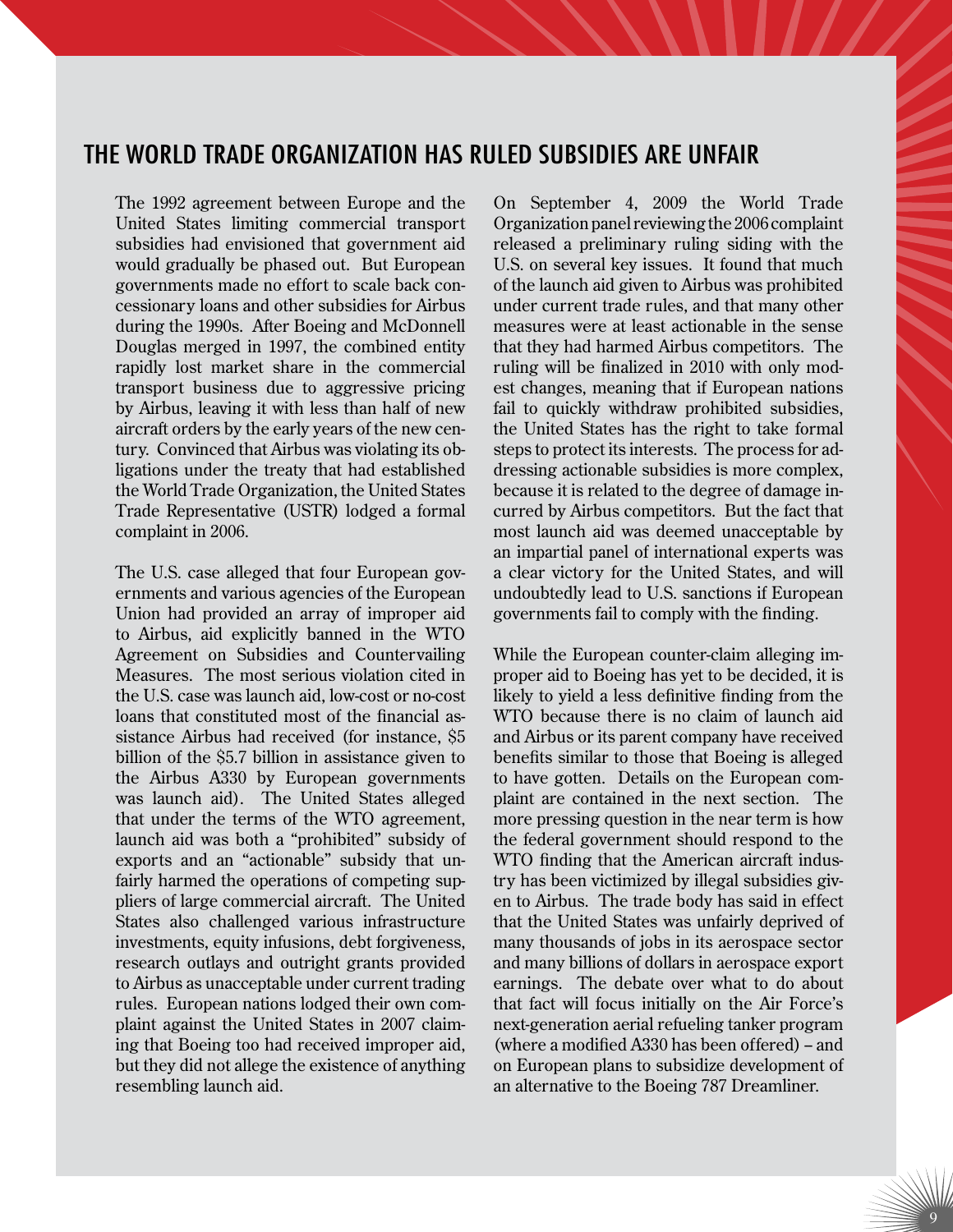*The Boeing 787 Dreamliner was conceived as a technological breakthrough that would reduce fuel consumption and exhaust emissions through extensive substitution of lightweight composite materials for heavier metal parts. Airbus is seeking several billion dollars in prohibited subsidies from European governments to fund development of an A350 competitor to the Dreamliner.*

**BOEING**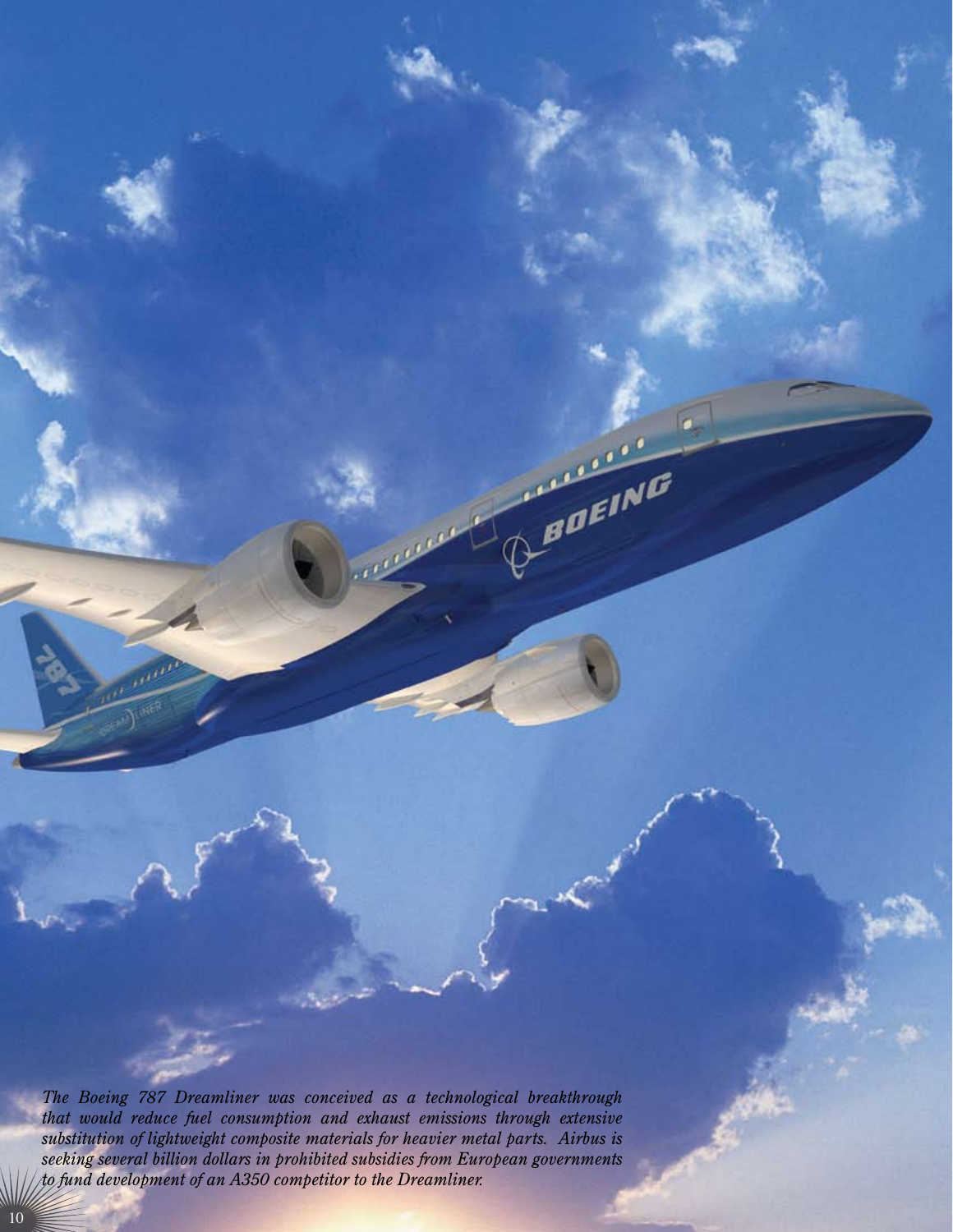# THE EUROPEAN RESPONSE TO U.S. COMPLAINTS IS WEAK AND MISLEADING

European supporters of Airbus have sought to rebut American criticism of commercial transport subsidies in their case before the World Trade Organization and elsewhere. The European response distills down to three basic themes: that Airbus subsidies are consistent with the way the commercial transport sector functions; that Boeing has not suffered substantial harm from said subsidies; and that Boeing too receives government subsidies that are similar in scale and character. The United States Trade Representative has rejected all three lines of reasoning, arguing that Airbus not only has failed to respond to the heart of the U.S. complaint, but has tacitly admitted its transgressions against normal trade practices as it sought to minimize their significance.

With regard to the contention that government aid to Airbus is consistent with prevailing practices in the aerospace sector, most of that aid has been received in the form of low-interest or no-interest loans to assist the development of new aircraft. Since the European response does not allege that Boeing received similar launch aid and Boeing is the only real competitor to Airbus, the European claim is false on its face. It may have some validity when applied to lesser forms of assistance, but those were not at the heart of the U.S. case. With regard to the contention that Boeing has not suffered substantial harm from European subsidies, that harm was extensively documented in the initial U.S. complaint and Airbus supporters fail to offer compelling counter-arguments. Because virtually every Airbus sale is a Boeing loss in the commercial transport market as currently structured, European governments effectively negate their own position on this score once they concede that subsidies exist.

With regard to the contention that Boeing has received assistance similar in character and scale to what Airbus gets, European governments have cited an array of federal, state and local benefits that they say cumulatively amount to heavy support. The main federal programs cited are Foreign Sales Corporation tax benefits, and contracts Boeing has received from the Department of Defense and NASA. However, the Foreign Sales Corporation provision was not aimed solely at the aerospace sector, it conferred a relatively modest benefit compared with European launch aid, and it was repealed in response to a case brought before the WTO. Federal contracts for military and civil aerospace hardware are not subsidies because they require the delivery of goods and services in return for payments. The regulatory framework governing such contracts usually precludes directed awards, and the activities covered by the contracts lie largely outside the scope of the WTO agreement on subsidies and countervailing measures.

The state and local subsidies that Airbus backers allege Boeing has received really do exist, but their significance is exaggerated by European governments and Airbus itself receives similar kinds of disbursements. For example, the partial sales-tax forgiveness that Boeing obtains from the state of Washington for its commercial aircraft sales is more limited in scope than the Airbus exemption from European valued-added taxes, and Boeing gets no benefit from the forgiveness unless it first spends its own money to develop and market a saleable product. Furthermore, the same benefits are available to Airbus and its parent company when they site operations in Washington and other U.S. states, as they now have. The WTO will probably declare some state and local subsidies that Boeing receives to be improper when it rules on the pending European case, but those subsidies cannot compare with the huge benefit conferred on Airbus by 40 years of launch aid.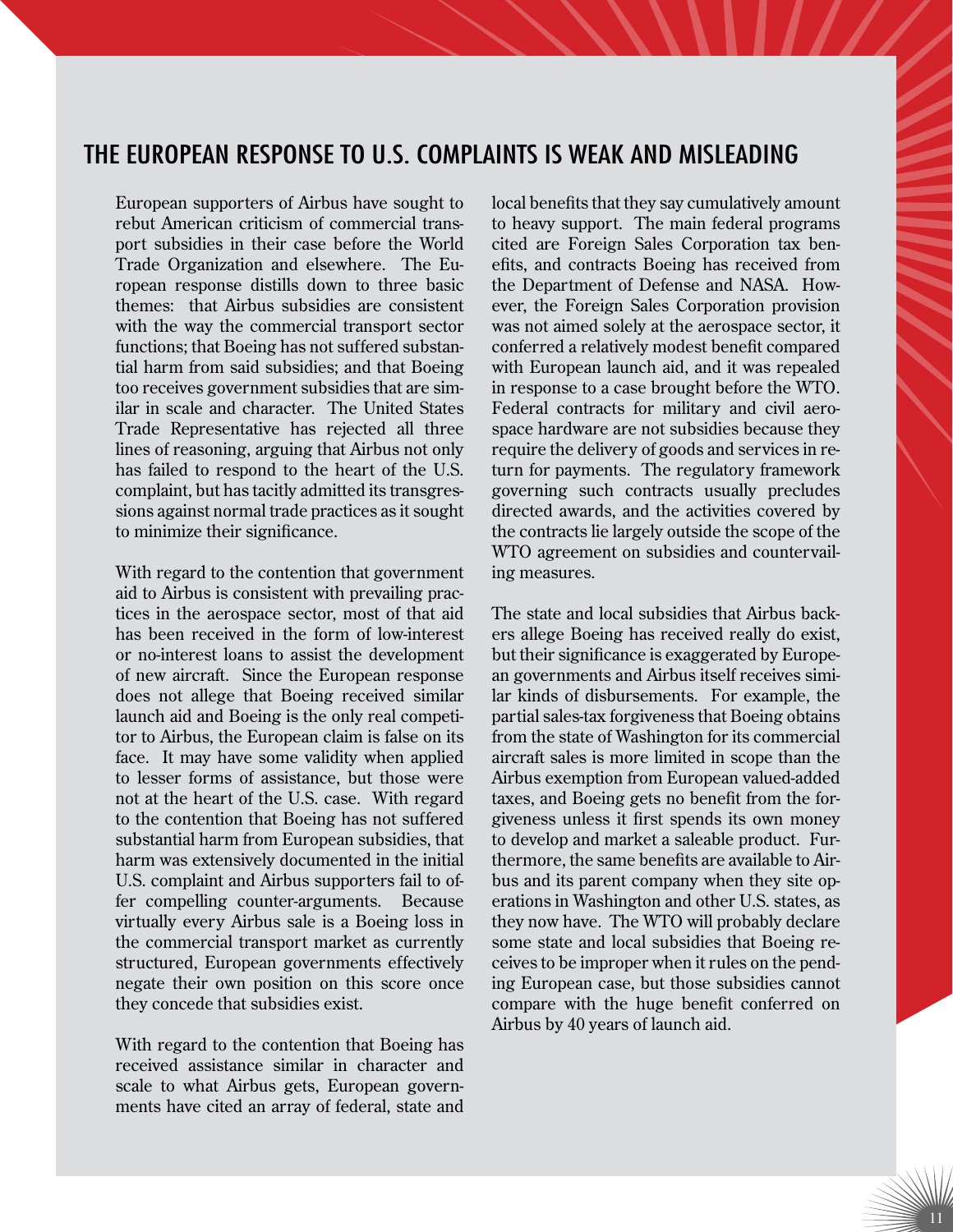# CONCLUSION: WASHINGTON MUST ACT TO ELIMINATE UNFAIR SUBSIDIES

For forty years, European governments have conspired to undermine America's leading role in the global market for commercial aircraft. The representatives of those governments have made little effort to conceal their intentions, and they have largely succeeded. As a result, tens of thousands of U.S. aerospace jobs have disappeared, and hundreds of billions of dollars in U.S. export earnings have been lost. The World Trade Organization has now found that the subsidies Airbus leveraged to achieve its present market dominance were improper and largely prohibited by prevailing trade rules. To prevent further erosion in the U.S. aerospace industry and trade balance, Washington must take four steps in response to the WTO findings:

• The U.S. government must forcefully communicate to European governments that further use of illegal subsidies to develop new planes will not be tolerated, beginning with the proposed A350 challenger of the Boeing 787 Dreamliner. The Europeans suggest that the A350 lies outside the scope of the recently decided subsidies case, but it is clear that plans to provide that program with over \$4 billion in launch aid would be condemned in any WTO review, so Washington must stop the plans from being executed before additional damage is done to U.S. interests.

• Because European governments have repeatedly demonstrated that they are unwilling to be honest or helpful in resolving the subsidies dispute, the U.S. government must determine what sanctions it can impose under existing trade rules to compensate for the unfair competitive advantages that Airbus receives. To minimize the likelihood of a spreading trade war, these sanctions – such as tariffs, quotas

12

or other constraints – should be confined to the commercial transport sector where the subsidies dispute originated.

• The U.S. government must incorporate some redress of unfair Airbus subsidies into current plans for acquiring a new Air Force aerial refueling tanker. The modified Airbus A330 that was offered by a team competing against Boeing in the first round of competition for the tanker contract would not have been developed in the absence of over \$5 billion in improper aid. To contemplate making an award without compensating for the unfair advantage the Airbus plane has received would in effect reward bad behavior and penalize Boeing for not engaging in similar impropriety.

• More broadly, the U.S. government must determine what redress of past European transgressions is necessary to balance the competitive landscape in the commercial transport business. The whole market has now been distorted by the emergence of an aircraft family and pricing structure that would not exist in the absence of illegal subsidies. It is not enough to avert further use of improper aid in the future; steps must be taken to correct the negative consequences that aid has already produced for U.S. companies and their workers.

These steps will require some time to implement, and they must take into account any further rulings the World Trade Organization makes concerning subsidies. But there is no longer any excuse for delay in acting. America's global economic standing is under siege, and it cannot tolerate the continued use of illegal measures by other nations to put its exporters at a disadvantage in global markets.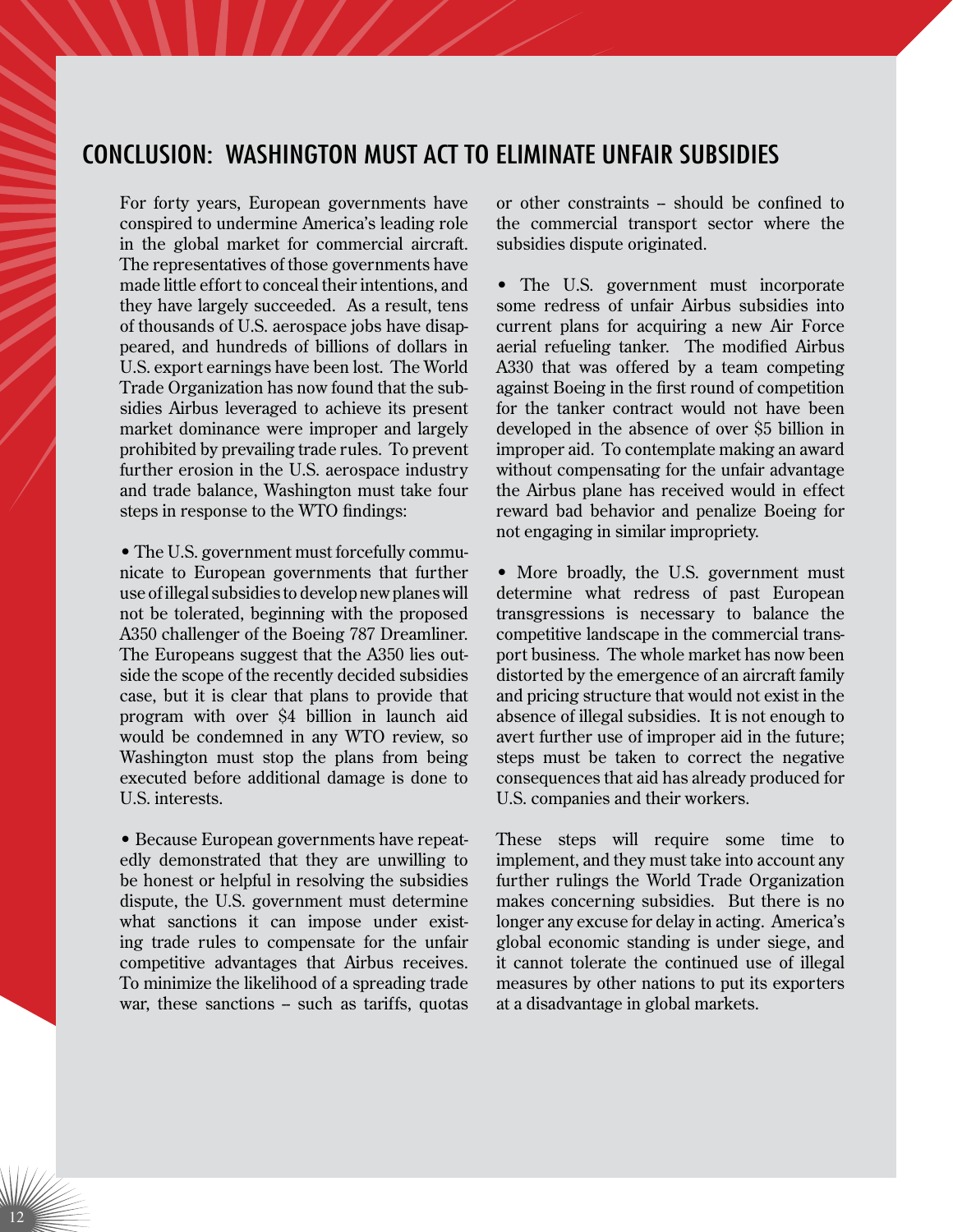#### RECENT LEXINGTON INSTITUTE STUDIES ABOUT SECURITY AND THE ECONOMY:

*Reversing Industrial Decline: A Role For The Defense Budget*, August 2009

*Moving Forward On Smart Grid*, August 2009

*E-2D and Maritime Security*, May 2009

*Performance-Based Logistics: A Primer For The New Administration*, April 2009

> Printed in the United States of America March, 2010